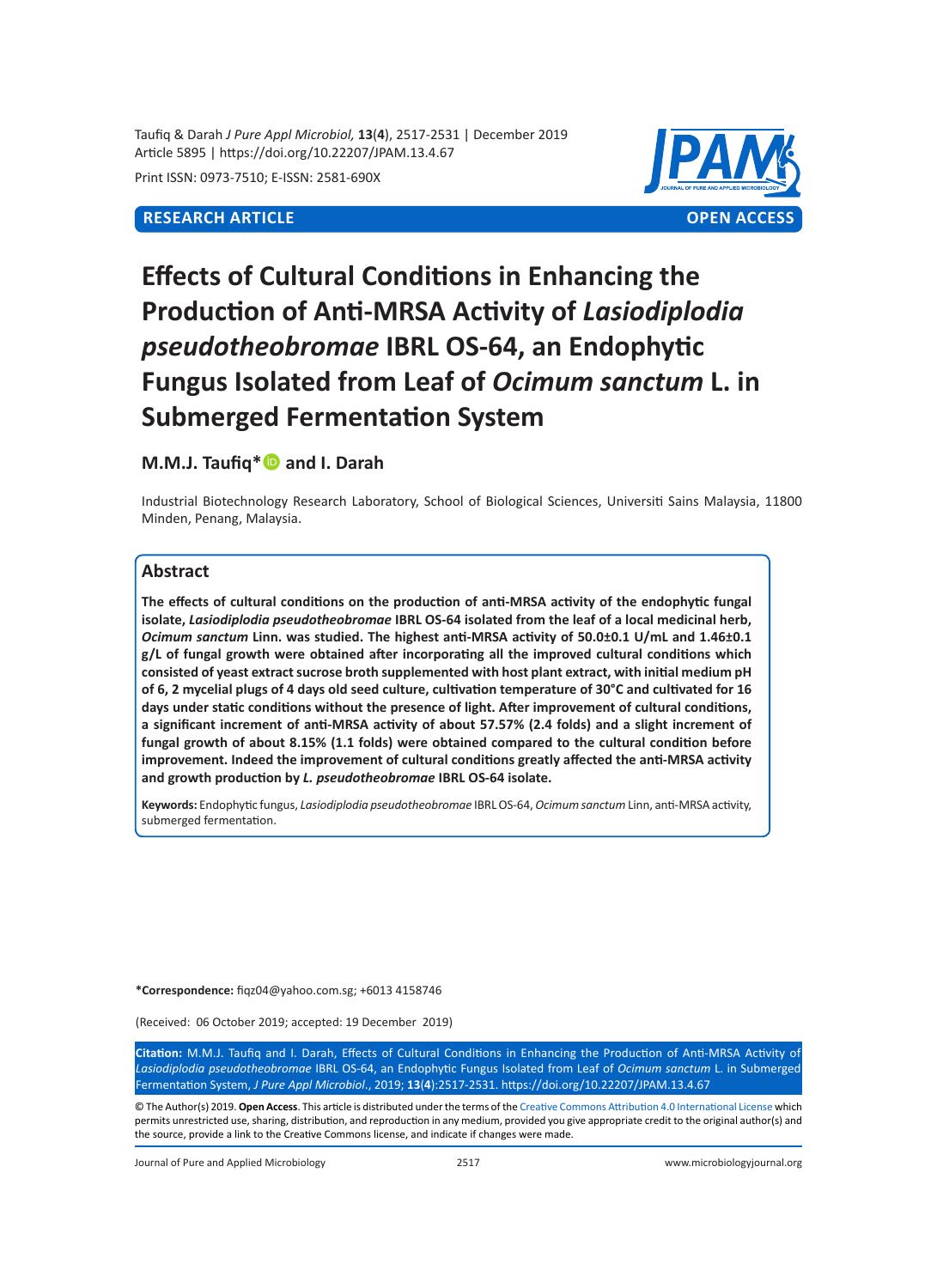# **INTRODUCTION**

Endophytic fungi are ubiquitous and largely unexplored sources of novel bioactive compounds with structurally diverse secondary metabolites. They possess highly valuable bioactive compounds to human such as antibiotics and can be exploited as huge repertoire of potent biological activities (Mishra *et al.* 2012). Generally the secondary metabolites produced by the endophytic fungi are biosynthetically derived from primary metabolites via genetically controlled method and enzymatic catalysed reaction that lead to formation of complex compounds (natural product). The biosynthesis of the microbial metabolites is tightly control by regulatory mechanisms to avoid overproduction. These regulatory mechanisms often limit the yield of metabolites production especially through submerged fermentation system (SmF). SmF is a fermentation process that uses soluble substrate and growth medium by inoculating with microbes in shake flask or bioreactor systems. All the needed nutrients such as nitrogen and carbon sources are supplied in to this system to support microbial growth. This fermentation processes normally are done in shake flask or bioreactor whereby the pH, temperature, agitation speed, mixing frequency are controlled (Favella-Torres *et al.,* 1998; Ruiz-Sanchez *et al.,* 2010). According to Vidyalakshmi *et al.,* (2009), submerged culture has their own advantages such as easy to sterilize and controlling process. To circumvent this problem, an attempt can made to optimize the cultural and physiological conditions in order to enhance the production of secondary metabolites as well as its biomass.

Many reports have shown the effectiveness of the endophytic fungal extracts against MRSA. We have reported the potential of *Lasiodiplodia pseudotheobromae* IBRL OS-64, an endophytic fungus isolated from leaf of *Ocimum sanctum* Linn which possess anti-MRSA activity (Taufiq and Darah, 2018a; 2018b). The ethyl acetate extract of the fungus has shown significance effects on the MRSA cells and proven to have bactericidal effect. Thus, the optimization of cultural conditions such as pre-culture seed, initial medium pH, incubation temperature, inoculum size, and agitation speed were performed in order

to maximize the anti-MRSA activity and fungal growth of the isolate. The study is very important and significance since this is the first report of *L. pseudotheobromae* isolated from the leaf of *O. sanctum* Linn. and many of its characteristics are needed to be established.

# **MATERIALS AND METHODS Endophytic fungal culture and maintenance**

The endophytic fungus, L. *pseudotheobromae* IBRL OS-64 used in this study was provided by the Industrial Biotechnology Research Laboratory (IBRL), School of Biological Sciences, Universiti Sains Malaysia, Penang, Malaysia. It was isolated from the old leaf of *O. sanctum* and was cultured on potato dextrose agar (PDA) supplemented with powdered host plant (2 g/L) and incubated at 30°C for 9 days before keeping it at 4°C prior to use. The isolate was subcultured regularly on sterile fresh PDA medium once a month to ensure its purity and viability. **Test microorganism** 

The culture of Methicillin-resistant *Staphylococcus aureus* ATCC 33591 which was also provided by the Industrial Biotechnology Research Laboratory, School of Biological Sciences, Universiti Sains Malaysia, Penang, Malaysia was grown on nutrient agar (NA) and incubated at 37°C for 24 hours. The inoculum was prepared by picking-up five single isolated colonies from 24 hours old culture and transferred into 5 mL of 0.85% sterile physiological saline (w/v). The turbidity of the bacterial suspension was adjusted to match 0.5 McFarland standards (approximately  $1 \times 10^8$  CFU/ mL). The isolate was subcultured on fresh NA medium once a month to ensure its purity and viability.

#### **Initial profiling of anti-MRSA activity**

The anti-MRSA activity and fungal growth profile before optimization were carried out to determine the cultivation day with highest anti-MRSA activity. One plug of the 6 days old endophytic fungus was inoculated into 250 mL Erlenmeyer flasks containing 100 mL of yeast extract sucrose (YES) broth supplemented with host plant powder (Taufiq and Darah, 2018a), initial medium pH was adjusted to pH 6.0. The flasks were then incubated at 30°C with 120 rpm agitation speed in dark condition. The anti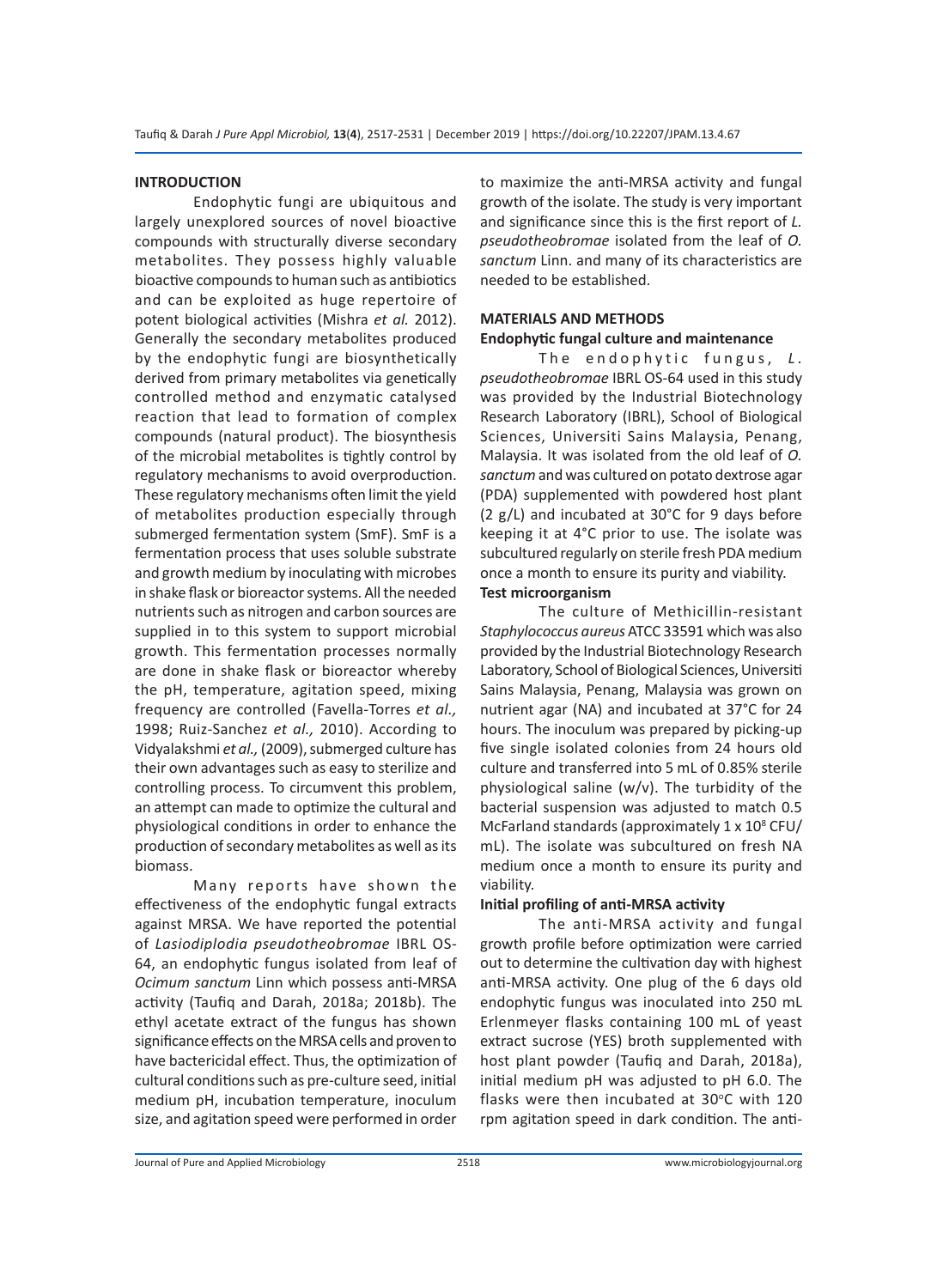MRSA activity as well as the fungal growth was determined every two days interval for 30 days. All experiments were carried out in triplicates.

# **Optimization of different cultural conditions on the production of anti-MRSA activity and fungal growth**

The optimization of physical cultural conditions of the submerged fermentation system for enhancing the production of anti-MRSA activity and fungal growth was carried out on pre-culture seed. The fragment of endophytic fungal culture was inoculated on PDA supplemented with powdered host plant (2 g/L) and incubated at 30°C. At 2, 4, 6, 8, 10 and 12 days of cultivation, the periphery of the colony was punched using a 6.0 mm diameter of a sterile cork borer to get fungal plugs which then be used as inoculum.

The other physical parameters evaluated were the supplementation of growth medium with and without the host plant powder or extract), light intensity (presence or absence), incubation temperature (25°C, 30°C, 35°C, 40°C and 45°C), pre-culture seed (2, 4, 6, 8, 10, 12 days), number of agar plug (1, 2, 3, 4 and 5), agitation speed (static, 50, 100, 120 and 150 rpm) and initial medium pH of the culture medium (4, 5, 6, 7 and 8). All experiments were carried out in triplicates.

# **Extraction process**

The fermentative broth was extracted using method described by Tong *et al.,* (2011). The fungal biomass was separated from the broth using a sterile Whatman filter paper no.1 and the filtrate was then kept in a sterile glass container for subsequent study.

#### **Anti-MRSA determination assay**

The method described previously by Lorian (1991) with slight modifications was followed to determine the anti-MRSA activity quantitatively. An amount of 2.0 mL of crude extract (fermentative broth) was introduced into a clean aluminium screw cap universal bottle (Favorit) containing 7.9 mL of nutrient broth (NB). Then, 0.1 mL of 24 hour old culture of MRSA (in the form of bacterial suspension) was added in to the aluminium screw cap universal bottle (Favorit) and the total volume of the sample was 10.0 mL. For blank, 2.0 mL of fermentative broth was introduced into an aluminium screw cap universal bottle (Favorit) containing 8.0 mL of NB. For control, 0.1 mL of 24 hour old culture of

MRSA (in the form of bacterial suspension) was added into the aluminium screw cap universal bottle (Favorit) containing 9.9 mL of NB without crude extract. The samples were then incubated at 37°C for 18 hours and the OD was measured at the wavelength of 560 nm. The antibacterial activity of the extract was defined as one unit (U) of the antibacterial activity which resulted in the reduction or inhibition of the growth of MRSA (Darah *et al.,* 2014). The experiment was done in triplicate.

# **Determination of fungal growth**

The fungal growth was determined according to method described by Ibrahim *et al.,* (2015) and the fungal cell dry weight was then expressed as g/L.

# **Statistical Analysis**

One-way analysis of variance (ANOVA) and Duncan multiple range test (DMRT) with PASW (SPSS) Statistics version 12.0 were used to analyse the significant difference of the mean of experimental data. A 5% confidence level or  $\alpha$  = 0.05 were used to test all the experimental data.

# **RESULTS**

# **Time course profiles of the anti-MRSA activity and fungal growth before improvement of physical parameters**

The time course before the improvement of cultural conditions (yeast extract sucrose [YES] broth nourished with host plant powder, pH 6.0, one mycelial plug, incubation temperature of 37°C and 120 rpm agitation speed) was studied for 30 days and the results are shown in Fig. 1. The results showed a gradual increment in the anti-MRSA activity which started from day 7 of cultivation and reached its maximal activity on day 22 of cultivation with 21.22±0.9 U/mL. The anti-MRSA activity decreased slowly thereafter and achieved about 14.04±0.6 U/mL on day 30 of cultivation. The fungal growth on the other hand started earlier on day 2 of cultivation and reached its maximal growth on day 18 of cultivation with about 1.35±0.1 g/L. However, its growth was stagnant thereafter and achieved about 1.32±0.1 g/L on day 30 of cultivation. The significance of the study was tested using Duncan test,  $p < 0.05$ . Thus, 22 days of cultivation period was optimal for anti-MRSA activity and retained in the next experiment.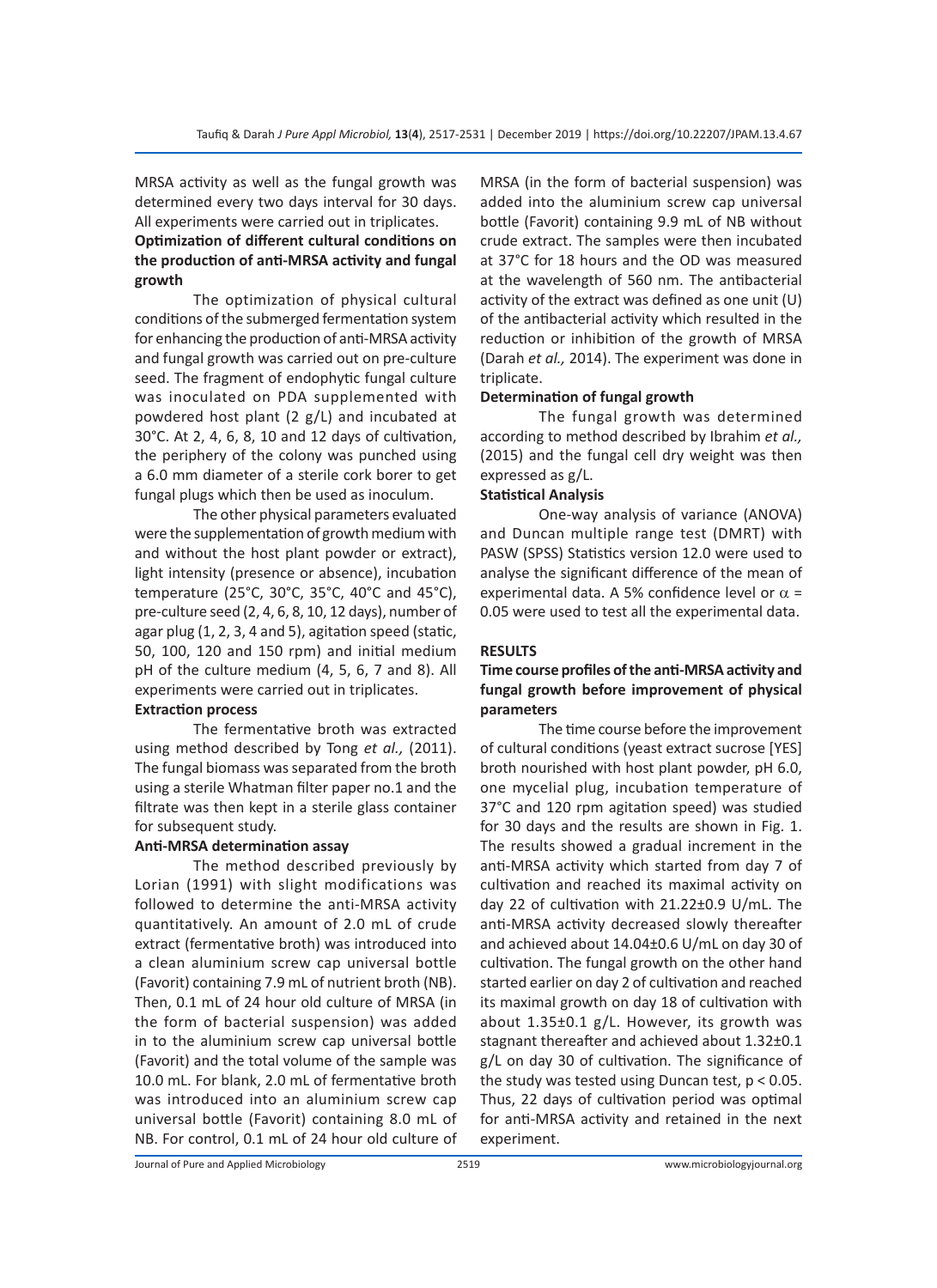

**Fig. 1.** Time course profile of anti-MRSA activity production and fungal growth of *L. pseudotheobromae* IBRL OS-64 before improved conditions. Different letters indicate significant differences between means (Duncan, p<0.05). Standard deviation values of triplicate analyses are shown by error bars.

# **Improvement of cultural conditions for maximal anti-MRSA production**

# **Effects of pre-culture seed**

Six different pre-culture seeds, *i.e.,* 2, 4, 6, 8, 10 and 12 days old were tested throughout this experiment and the results are shown in Fig. 2. The 4 days old pre-culture seed produced the highest anti-MRSA activity with the value of 30.58±1.1 U/mL and the fungal growth was 1.39±0.1 g/L. Meanwhile, 10 and 12 days old preculture seed produced the least anti-MRSA activity with the value of 7.77±0.3 U/mL and 8.01±0.3 U/mL, respectively. The anti-MRSA activity production of 2, 6 and 8 days old pre-culture seed were 22.06±0.5 U/mL, 15.20±0.9 U/mL and 10.00±0.2 U/mL, respectively. The significance of the study was tested using Duncan test,  $p < 0.05$ . The statistical analysis revealed that 4 days old pre-culture seed was significantly promoted the highest anti-MRSA activity and was then used as a pre-culture seed for the subsequent experiment.



**Fig. 2.** Effects of pre-culture seed on production of anti-MRSA activity and fungal growth by *L. pseudotheobromae* IBRL OS-64. Different letters indicate significant differences between means (Duncan, p<0.05). Standard deviation values of triplicate analyses are shown by error bars.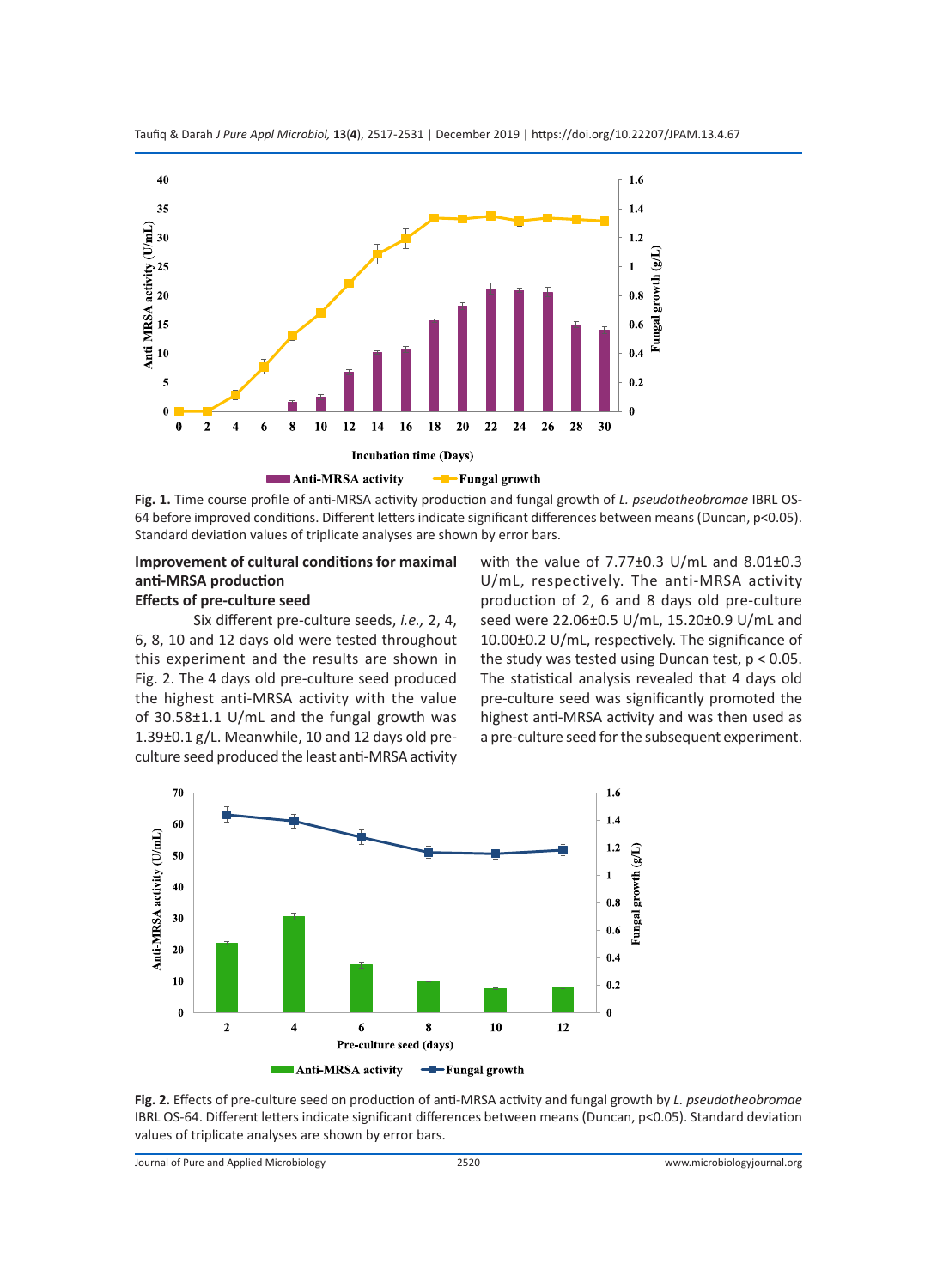# **Effects of culture medium incorporated with or without host plant powder or extract and light intensity**

The effects of culture medium incorporated with host plant, and light intensity on anti-MRSA activity was investigated and the results are shown in Fig. 3. The highest anti-MRSA activity of 38.17±0.5 U/mL was produced in the medium nourished with host plant extract and incubated in dark condition (without the presence of light). Meanwhile, the culture medium without the addition of host plant and cultivated in the presence of light produced the lowest anti-MRSA activity with the value of 22.63±1.5 U/mL. The current findings revealed that the cultivation medium supplemented with host plant extract were significantly enhanced the anti-MRSA activity (37.07±0.6 U/mL) compared to the cultivation supplemented with host plant powder (28.41±0.3 U/mL). On the other hand, the cultivation medium incorporated with host plant either extracts or powder (32.74±0.9 U/mL) significantly increased the antibacterial activity compared to the medium without the addition of plant materials (25.48±0.6 U/mL). Results indicated that the endophytic fungus need its host plant material in order to enhance the anti-MRSA activity. For the effect of light intensity, the culture medium cultivated in the dark condition produced the highest anti-MRSA activity (32.47±0.9 U/mL) compared to the one that cultivated in the presence of light (28.17±0.6 U/mL). However the anti-MRSA activity production was not growth dependant. The significance of the study was tested using Duncan test,  $p < 0.05$ . The statistical analysis revealed that the culture medium supplemented with host plant extract in dark condition showed significantly the highest anti-MRSA activity. Therefore, this condition was selected to be applied in the next experiment.





host plant extract/powder, E-host plant extract, P-host plant powder, L-in the presence of light]

#### **Effects of initial medium pH**

The effects of initial culture medium pH on anti-MRSA activity produced by *L. pseudotheobromae* IBRL OS-64 in a shake flask system were investigated and the results are shown in Fig. 4. The maximal production of anti-MRSA activity of about 37.75±0.7 U/mL was found in pH 6 (Duncan, p < 0.05). Again the anti-MRSA activity production was not growth dependant. Meanwhile, the initial medium pH beyond or lower than the optimal level produced lower amount of anti-MRSA activity. Thus, the initial medium pH of 6 was used in the subsequent studies.

# **Effects of cultivation temperature**

The effects of various cultivation temperatures were carried out and the results are shown in Fig. 5. With the increase in cultivation temperatures, the production of anti-MRSA activity by *L. pseudotheobromae* IBRL OS-64 increased and reached the maximal production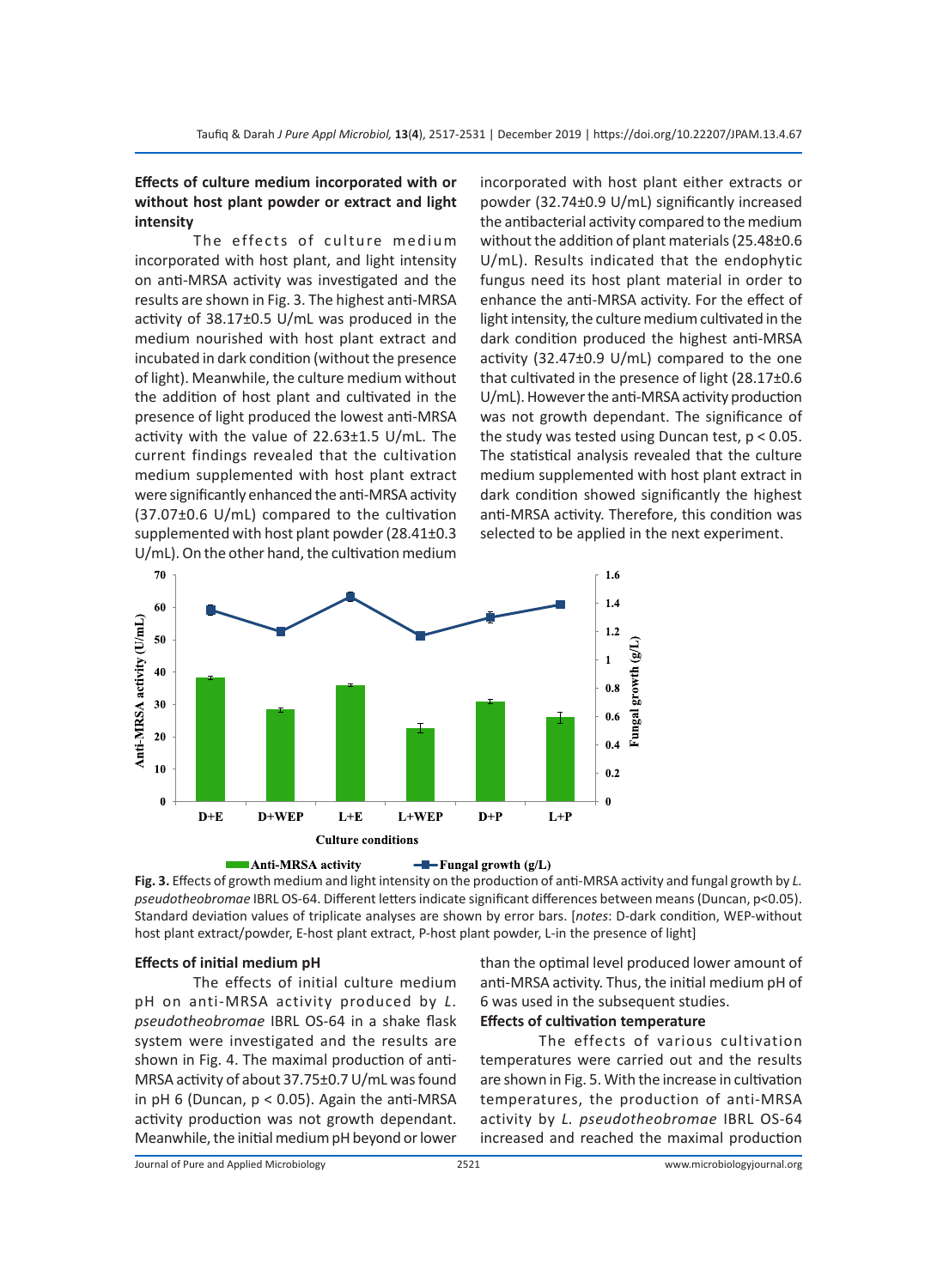of 38.56±0.7 U/mL at the temperature of 30°C. However, further increased in the cultivation temperature (35°C) showed an abrupt declining in anti-MRSA activity. Furthermore, it is noteworthy that further increase in cultivation temperature beyond 40°C inhibited the fungal growth as well as the production of anti-MRSA activity. Besides that, cultivation temperatures below than 30°C (optimal cultivation temperature) produced lower anti-MRSA activity. Since cultivation temperature of 30°C produced the highest anti-MRSA activity (Duncan,  $p < 0.05$ ), thus, it was used in the subsequent experiment.



**Fig. 4.** Effects of initial medium pH on the production of anti-MRSA activity and fungal growth by *L. pseudotheobromae* IBRL OS-64. Different letters indicate significant differences between means (Duncan, p<0.05). Standard deviation values of triplicate analyses are shown by error bars.



**Fig. 5.** Effects of temperature on the production of anti-MRSA activity and fungal growth by *L. pseudotheobromae* IBRL OS-64. Different letters indicate significant differences between means (Duncan, p<0.05). Standard deviation values of triplicate analyses are shown by error bars.

# **Effects of the number of mycelial plug**

The effects of number of the mycelial plug on the production of anti-MRSA activity were studied and the results are shown in Fig. 6. The highest anti-MRSA activity was produced by the

2 mycelial plugs of the age of 4 days old with the activity of 41.51±0.8 U/mL and the fungal growth of 1.42 $\pm$ 0.1 g/L (Duncan, p < 0.05). However, further increased in numbers of mycelial plug (3, 4 and 5) gradually decreased the production of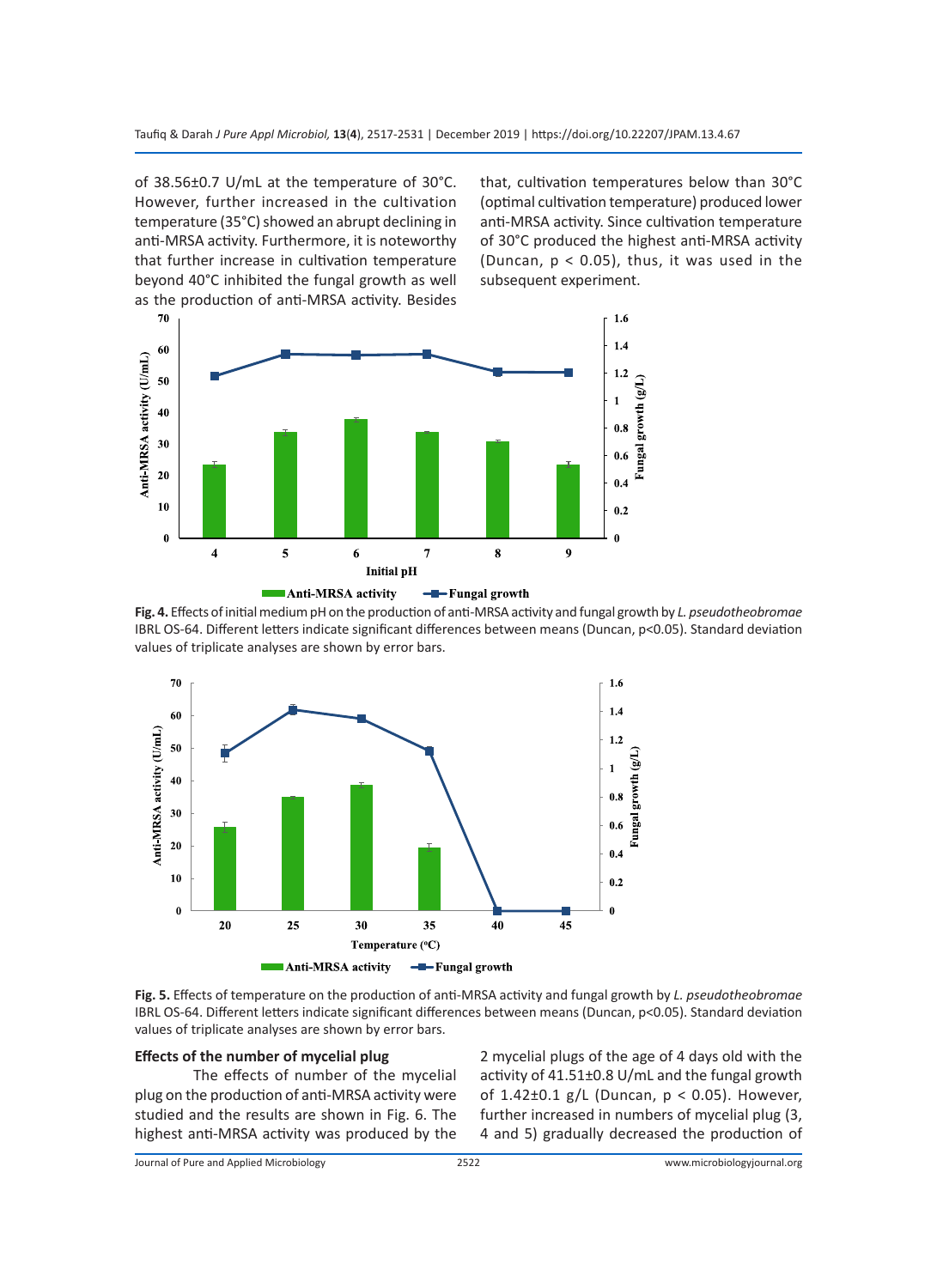anti-MRSA activity as well as the fungal growth. Thus, the mycelial plug of 2 gave highest anti-MRSA activity and was then used in the next experiment. **Effects of agitation speed**

Agitation speed is an important condition for the fungal growth and production of anti-MRSA activity in submerged fermentation. Five agitation speeds were studied and the results are tabulated in Fig. 7. The findings revealed that the static condition (0 rpm) produced the highest anti-MRSA activity of about 47.56±0.6 U/mL and the fungal growth of  $1.41\pm0.1$  g/L (Duncan,  $p <$ 0.05). However, the increased in agitation speeds from 50 to 150 rpm showed a gradual decreased in anti-MRSA activity (42.58±1.3 U/mL to 20.32±1.2 U/mL, respectively). Since static condition showed the highest anti-MRSA activity, it was selected and retained in the next experiment.



**Fig. 6.** Effects of the number of mycelial plugs on the production of anti-MRSA activity and fungal growth by *L. pseudotheobromae* IBRL OS-64. Different letters indicate significant differences between means (Duncan, p<0.05). Standard deviation values of triplicate analyses are shown by error bars.





**Time course profiles after the improvement of physical parameters of submerged fermentation in a shake flask system for the production of anti-MRSA**

A time course profiles for the production of anti-MRSA activity after the improvement of physical parameters were carried out and the results are shown in Fig. 8. The profiling was

Journal of Pure and Applied Microbiology 2523 www.microbiologyjournal.org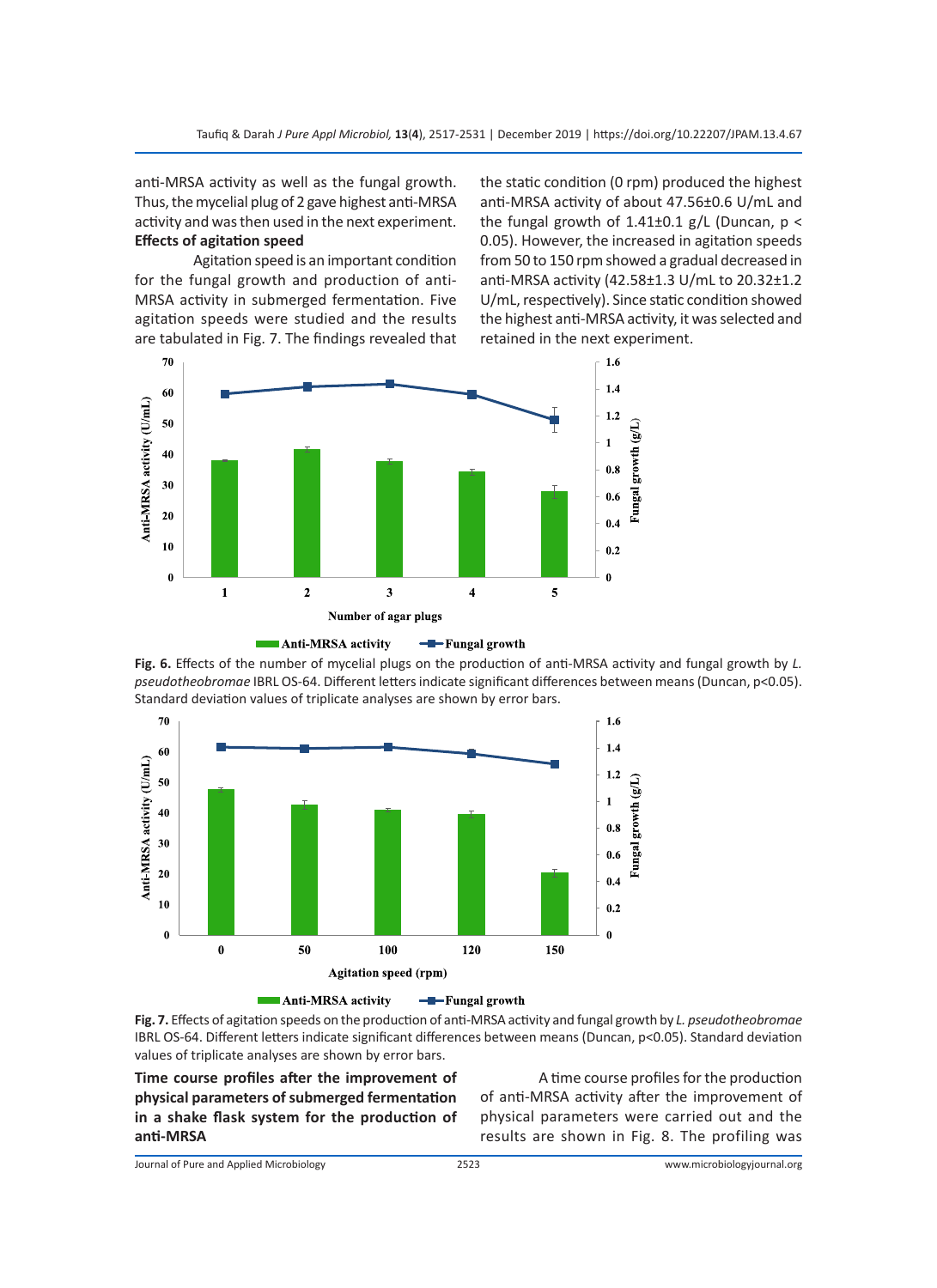



performed under improved culture conditions (culture medium nourished with host plant extract, initial medium pH of 6, cultivation temperature of 30°C, without the presence of light, pre-culture seed of 4 days, inoculum size of 2 mycelial plugs and under static condition) for 30 days in submerged fermentation using a shake flask system. Overall, the results showed a gradual increment in the production of anti-MRSA activity and fungal growth with the cultivation time. The anti-MRSA activity was detected as early as day 5 of cultivation and increased with the increment of cultivation time and reached its maximal production of 50.00±0.1 U/mL on the day 16 of cultivation (Duncan, p<0.05). The anti-MRSA activities were stagnant on days 18 and 20 of cultivation. However, further increased in cultivation time beyond day  $20<sup>th</sup>$  showed a gradual decreased in anti-MRSA activity and, on day 30th, it reached the lowest activity of about 25.77±1.5 U/ mL. In term of fungal growth, the growth started immediately after the cultivation and achieved its maximal growth of about 1.46±0.1 g/L on day 16 of cultivation and then grow slowly until day 22 before declining thereafter. Thus, the findings of present study revealed that the improvement of physical parameters provided substantial effects on the production of anti-MRSA activity by the endophytic fungus, *L. pseudotheobromae* IBRL OS-64.

Table 1 summarizes the production of anti-MRSA activity as well as fungal growth before and after incorporating all the improved cultural conditions. Results revealed that the anti-MRSA activity and fungal growth increased up to 57.57% (2.4 folds) and 8.15% (1.1 folds) under improved conditions, respectively. Throughout this study, it was observed that the pre-culture seed, additional of host plant extract, number of plugs and agitation speeds played major roles in improving and enhancing fungal metabolite production. Besides that, the results also exhibited that the improvement of cultural conditions were not only enhance the production of anti-MRSA activity, but also shorten the cultivation time. Therefore, the shorter cultivation period would definitely reduce the cost for production at a commercial scale.

# **DISCUSSION**

As far as culture conditions are concerned, there is usually a dilemma between achieving maximal fungal growth rates and maximal antibiotic yields because conditions that allow fast cell growth could be unfavourable to metabolite production (Miao *et al.,* 2006). Furthermore in submerged fermentation there is always production of metabolites which is not dependent to the fungal growth. The yield of metabolites can sometimes be substantially increased by the improvement of physical parameters such as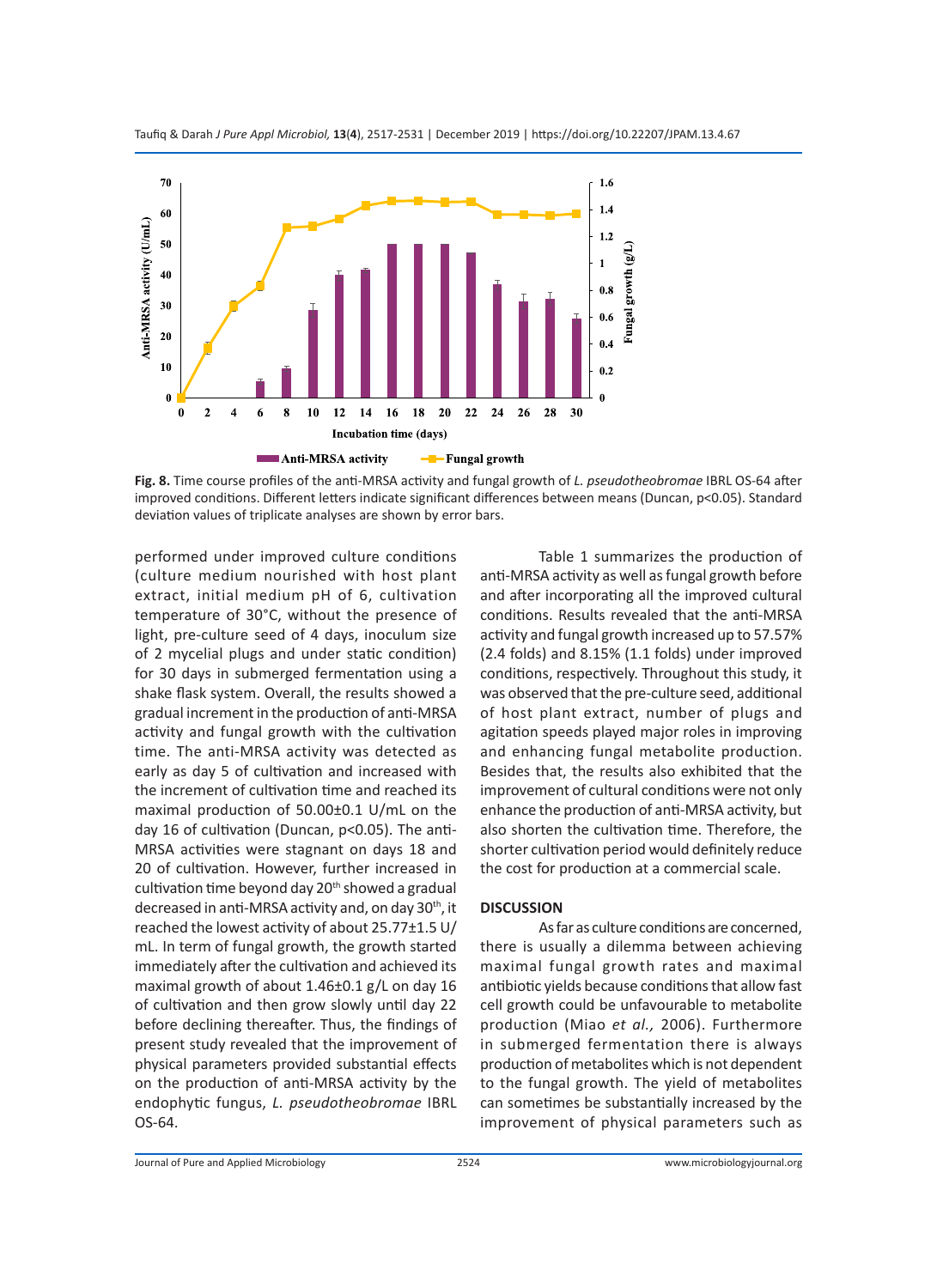| Parameters                       |   | Profiling before<br>improvement |   | Profiling after<br>improvement |  |
|----------------------------------|---|---------------------------------|---|--------------------------------|--|
| Pre-culture seed                 | ➤ | 6 days old                      | ⋗ | 4 days old                     |  |
| Effect of host plant             | ⋗ | host plant                      | ⋗ | host plant                     |  |
| light intensity                  |   | powder                          |   | extract                        |  |
| Light intensity                  | ⋗ | dark                            | ⋗ | dark                           |  |
| Temperature                      | ⋗ | $30^{\circ}$ C                  | ⋗ | $30^{\circ}$ C                 |  |
| Inoculum size                    | ⋗ | 1                               | ⋗ | $\overline{2}$                 |  |
| (no. of plugs)                   |   |                                 |   |                                |  |
| Agitation speed (rpm)            | ⋗ | 120                             | ⋗ | $0$ (static)                   |  |
| Initial pH                       | ⋗ | 6                               | ⋗ | 6                              |  |
| Optimum activity                 | ⋗ | Day 22                          | ⋗ | Day 16                         |  |
| Antibacterial activity<br>(U/mL) | ⋗ | 21.22±0.9                       | ↘ | $50.00 \pm 0.1$                |  |
| Increment (%)                    | ➤ |                                 | ⋗ | 57.57                          |  |
| Fungal growth $(g/L)$            | ⋗ | $1.35 \pm 0.1$                  | ⋗ | $1.46 \pm 0.1$                 |  |
| Increment (%)                    | ⋗ |                                 | ⋗ | 8.15                           |  |

**Table 1.** Summary of the anti-MRSA activity and fungal growth production by *L. pseudotheobromae* IBRL OS-64 after improvement of physical parameters in a submerged fermentation using a shake flask system

incubation temperature, initial pH medium value, size of inoculum, agitation speed and light (Calvo *et al.* 2002; Llorens *et al.* 2004).

The maturity of the pre-culture seed was studied to determine its effect on fungal growth and production of their secondary metabolites. The current findings revealed that younger seed culture produced the highest anti-MRSA activity as well as fungal growth. Meanwhile, older preculture seed resulted in decrement of fungal growth as well as their secondary metabolite production. This condition could be due to the old culture that was in inactive condition which needs an extent cultivation period to reproduce and re-propagate new mycelia, whereas the young active culture just continues their growth phase in a new fresh medium. Brookman *et al.,* (2000), did a comparative evaluation on fungal growth and the results revealed that the active growth of older cultures as inoculum was delayed compared to young cultures. Similarly, Villiers (1973), reported that older seed culture might delay the germination due to repairs and replacements mechanisms in the cell that might affected organelles and enzymes. Besides that, Herker *et al.,* (2004) reported that apoptotic regulation occurred in older microbial cells that releasing a substance into medium to stimulate the survival of new younger and fitter cells. This resulted in delayed biomass production.

Endophytes are microorganisms that symbiotically colonized within plant tissues for all or a part of their life cycle without causing any harmful effect to their host (Hirsch and Braun, 1992; Wilson, 1995). Fungal endophytes benefit and offer several advantages to their host by preventing them from desiccation, promoting plant growth hormone, increasing nutrients acquisition, protecting from insect, pathogenic fungi and environmental harsh conditions (Dutta *et al*., 2014; Nair and Padmavathy, 2014). Meanwhile, the host plant would provide the endophytes with shelters, space for their colonization and also nutrients acquired by them (Saikkonen *et al.,* 2004; Schardl *et al.,* 2004). It was observed that culture medium supplemented with host plant extract enhanced the production of fungal metabolites and their growth. The current findings were in agreement with Yenn *et al.,* (2012) who reported the anti-candidal activity was produced by *Phomopsis* sp. ED32 when the culture medium was supplemented with host plant extract. Host plant extract is believed to supply the endophytes with crucial needed nutrients or growth compounds that could be used in biosynthesis of cellular components resulting in increment of fungal secondary metabolite production (Tong *et al.,* 2011; Padhi and Tayung, 2013).

The effects of light on the secretion of fungal bioactive metabolites and their growth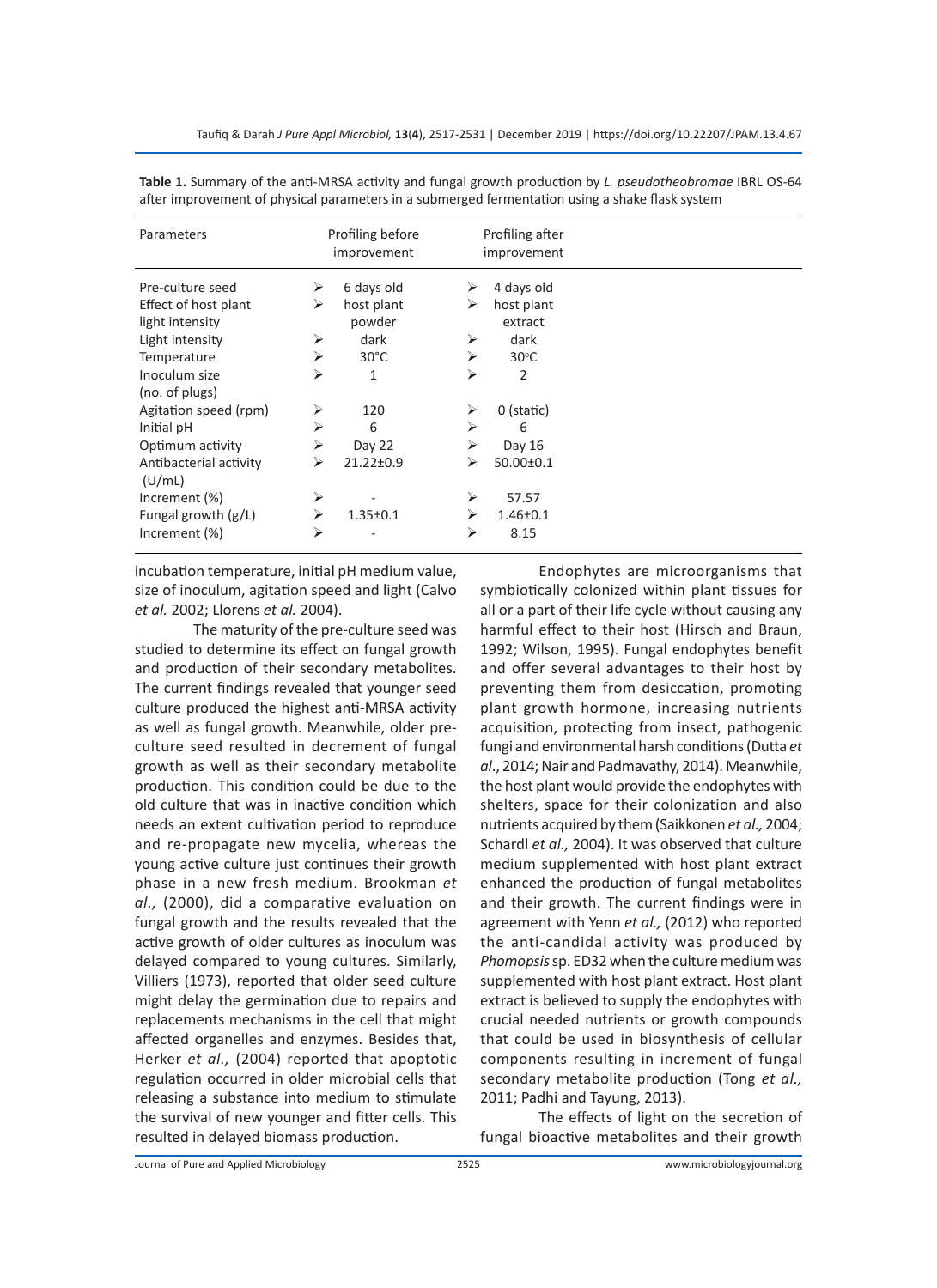were investigated and the result showed that the presence of light slightly decreased the anti-MRSA activity of *L. pseudotheobromae* IBRL OS-64. Schmidt-Heydt *et al.,* (2011) reported the same observation in which the presence of light reduced the production of ochratoxin. Similarly, Soliman and Raizada, (2018) claimed that the presence of light exhibited inhibitory effect on the production of fungal secondary metabolites. In the Taxol-producing experiment, they observed that the complete loss of taxol production occurred when the endophytic fungus SSM001 exposed to light. Kim *et al.,* (2013a), reported the inhibitory effect of the light might be due to unavailability of LaeA nuclear protein which was a regulator protein that involved in biosynthesis of fungal metabolites and thus leads to the inactivation of secondary metabolites production. Furthermore, Kim *et al.,* (2013b) found that white light induced the carotenoid biosynthesis by *Fusarium graminearum* strains. They suggested this phenomenon might be due to the role of fgWC-1 and fgWC-2 that act as negative and positive regulators, respectively that monitored the light requirement of *F. graminearum* in its biological process. Furthermore, in filamentous fungus, the light-dependent gene was expressed with the light exposure and thus, enhancing secondary metabolite production by activating the light-mediated control of the DNA expression (Wang *et al.,* 2014). However, Velmurugan *et al.,* (2010) stated that the fungi may react differently according to light wavelength. For instant, certain light wavelength might enhance extracellular pigment production and some are not.

The initial medium pH of growth medium is a crucial factor for fungal growth and production of their secondary metabolite since it affect the function of several enzymes in catabolic reaction and also influences on complex physiological phenomena such as cell morphology and their cell membrane permeability (Guimaraes *et al.,* 2004). In the present study, the slightly acidic growth medium (pH 6) was the best for the production of fungal secondary metabolite. The result was in agreement with previous study that reported pH 6 was the best for bioactive metabolite production of *Streptomyces coeruleorubidus* isolated from soil (Bundale *et al.,* 2015). The current findings also revealed that production of fungal secondary metabolite of *L. pseudotheobromae* IBRL OS-64 was decreased with the increment of pH and the similar observation was reported by Keller *et al.,* (1997). Drori *et al.,* (2003) reported the increasing in pH of the growth medium from 4 to 6 was an ambient pH transduction pathway which increases the production of secondary metabolites by *C. gloeosporiodes*. Noaman *et al.,* (2004) suggested the pH of growth medium is closely related to permeability of microbial cell wall and membrane and therefore, affected in ions uptake and loss in the growth medium. According to Rizk *et al.,* (2007), the concentration of hydroxyl and hydrogen ion might have direct or indirect effects on the cell by varying dissociation level of substances in the medium. Thus, the change of pH in the medium was crucial for microbial enzyme activity especially for dissociation and solubility of intermediate products. Therefore, the extremely low and high pH of the growth medium is believed to disturb enzyme activity resulted in suppression of their secondary metabolite production.

Another cultural condition that has big effects on fungal secondary metabolite production is cultivation temperature (Rizk *et al.,* 2007). In the present study, cultivation temperature of 30°C produced the highest anti-MRSA activity by *L. pseudotheobromae* IBRL OS-64. The results were in agreement with Bhattacharyya and Jha, (2011) that reported the fungal growth and their bioactive metabolite production increased with the increment of cultivation temperature from 25°C to 30°C. The current finding also revealed that lower cultivation temperature resulted in slightly decrement of bioactive compounds and the temperature higher than 40°C killed the growth of *L. pseudotheobromae* IBRL OS-64. Gogoi *et al.,* (2008) stated that a fungal endophyte, *Hypocrea* spp. NSF-08 which was cultivated at temperature of 28°C produced the highest production of bioactive metabolite, and the fungus could not grow at temperature below 20°C and above 50°C. Agastian *et al.,* (2013), stated the lower temperature might cease the fungal metabolite activity whilst at higher temperature, they might be killed.

Inoculum sizes are important in fermentation as well as secondary metabolites production by fungi. Low inoculum size may influence the time extension for cell proliferation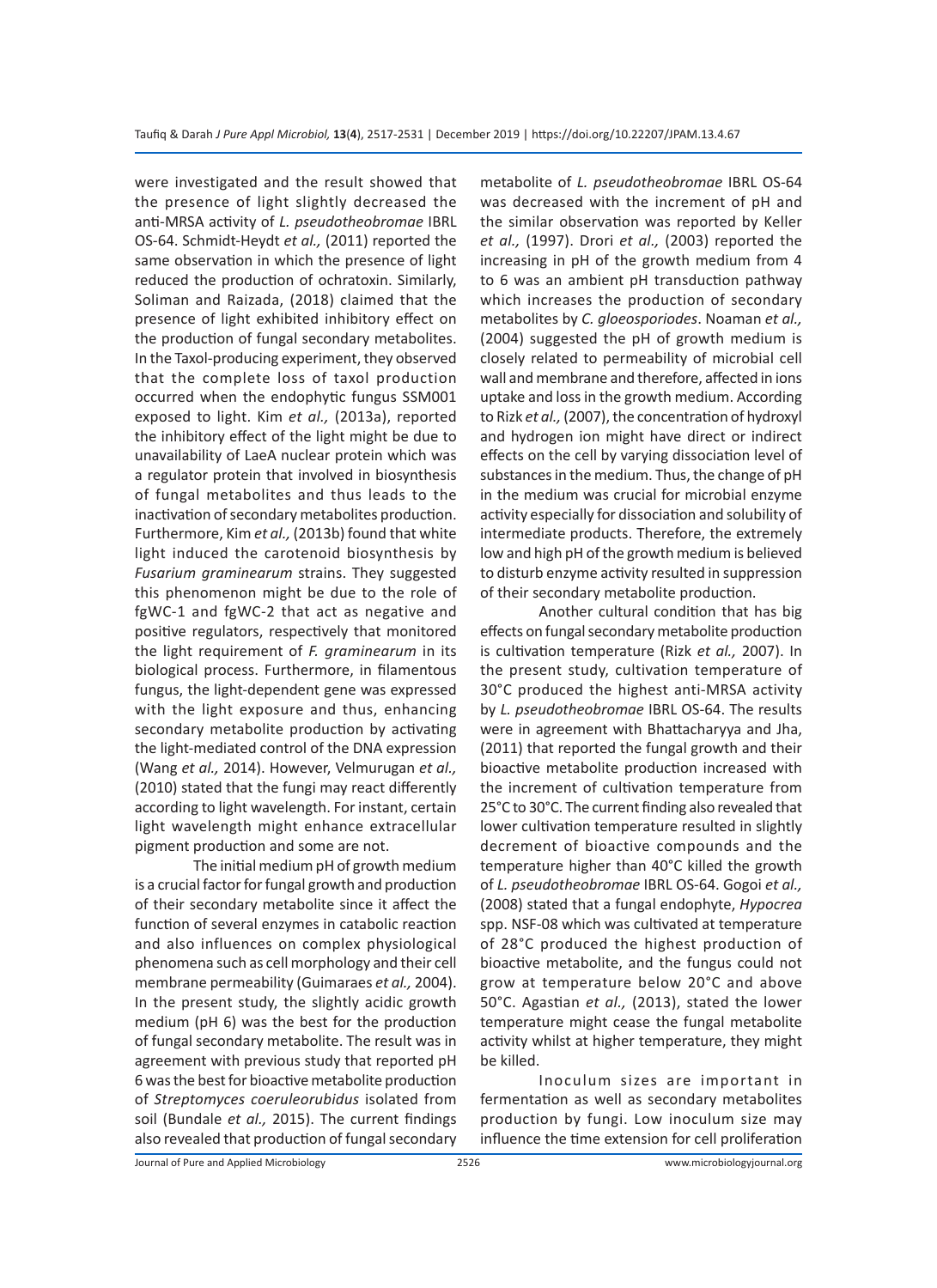to utilize substrate and produce the desired product of secondary metabolites (Darah *et al.,* 2015). Moreover, low inoculum sizes might lead to prolongation of the lag phase of fungal growth and resulted in slow growing rate and greater fungal viability (Baert *et al.,* 2008; Garcia *et al.,* 2010). In the present study, this problem could be observed at inoculum size of 1 mycelial plug, where lower anti-MRSA activity was produced. On the other hand, higher inoculum size than 1 mycelial plug increased anti-MRSA activity. Thus, an inoculum size of 2 mycelial plugs was found to be optimal for the production of maximal anti-MRSA activity. The anti-MRSA activity declined slightly with further increment in inoculum sizes. Similar observation also reported by Sidhu *et al.,* (2017) in which two mycelial discs was sufficient to stimulate higher laccase production by *Scytalidium lignicola* under submerged fermentation. Higher inoculum sizes than the optimal may stimulate too much production of microbial biomass which lead to nutrient depletion for their secondary metabolite production (Kumar *et al.,* 2010). According to Ahsan *et al.,* (2017), moderate inoculum size has a significant positive effect on the antibiotic production and growth yield. Limited space and less oxygen supply might occur if higher sizes of inoculum used in cultivation. However, if lower sizes of inoculum applied, the excess materials in the culture may turn toxic and thus lead to unfit fermentation products.

Microbial activity of aerobic cultures is markedly affected by the oxygen supply to the system. There are varying functional aspects of aeration in submerged fermentation including the maintenance of oxygen supply, removing carbon dioxide from the system and heat transfer. Aeration provides good transfer of nutrients and product gases in the submerged fermentation system. Agitation speed and dissolved oxygen are important factors in determining the successful of microbial cultivation whereby the sufficient dissolved oxygen in growth medium is crucial in mass transfer characteristics of microbial cells (Ibrahim *et al.,* 2015). The present study revealed that the static condition produced the highest anti-MRSA activity and the activity was decreased with the increment of agitation speeds. The result obtained was in agreement with previous studies that reported the highest production of bioactive compound was obtained under static condition (Bringmann *et al.,* 2007; Tamminen *et al.,* 2014). The favorable effect of air flow on the secondary metabolite production could be attributed to the enhancement of product formation by microorganism under-forced aeration. The cell differentiation might be occurred under insufficient dissolved oxygen which leads to more formation of aerial hyphae and conidiophores and thus, increases the accumulation of bioactive compounds (Scott and Eaton, 2008; Tang *et al.,* 2015). This statement was supported by Pearce, (1997) who postulated that the fungal are able to store bioactive compounds in their mycelia. According to Ahsan *et al.,* (2017), agitation speed influenced the dissolved oxygen temperatures and oxygen availability and therefore affecting the antibiotic production. Moreover, oxygen availability is one of the crucial factors for cell growth and production of their secondary metabolites during fermentation process (Wang *et al.,* 2010; Dou *et al.,* 2013). Besides that, Song *et al.,* (2012) postulated that proper ventilation should be considered during fermentation process since the culture media containing organic and inorganic compounds that lead to the decrement in dissolved oxygen level. In contrast, Noraziah and Izyani (2012) reported the agitation could increase biomass formation by supplementing more dissolved oxygen. However, the fungal growth and their fungal mycelium morphology is dependent on several factors including the growth medium, hydrodynamic in the bioreactor, fungal strains, and method of initiation of culture such as mycelium dispersion (Lopez *et al.,* 2005). Interestingly, fungal growth of the *L. pseudotheobromae* IBRL OS-64 was not affected either under stationary or agitated condition since the value was almost the same even though the anti-MRSA activity was varies. According to Barborakova *et al.,* (2012), the bioactive production is not dependent to the quantity of biomass. The agitated and static conditions of cultivation conditions might have their pros and cons, but the adaptation to the harsh environment is depends on the fungal strains and their response mechanisms to stress conditions. Even agitation is believed to provide adequate mixing especially for dissolved oxygen, heat and mass transfers, perhaps it also induce shear forces which resulted in morphological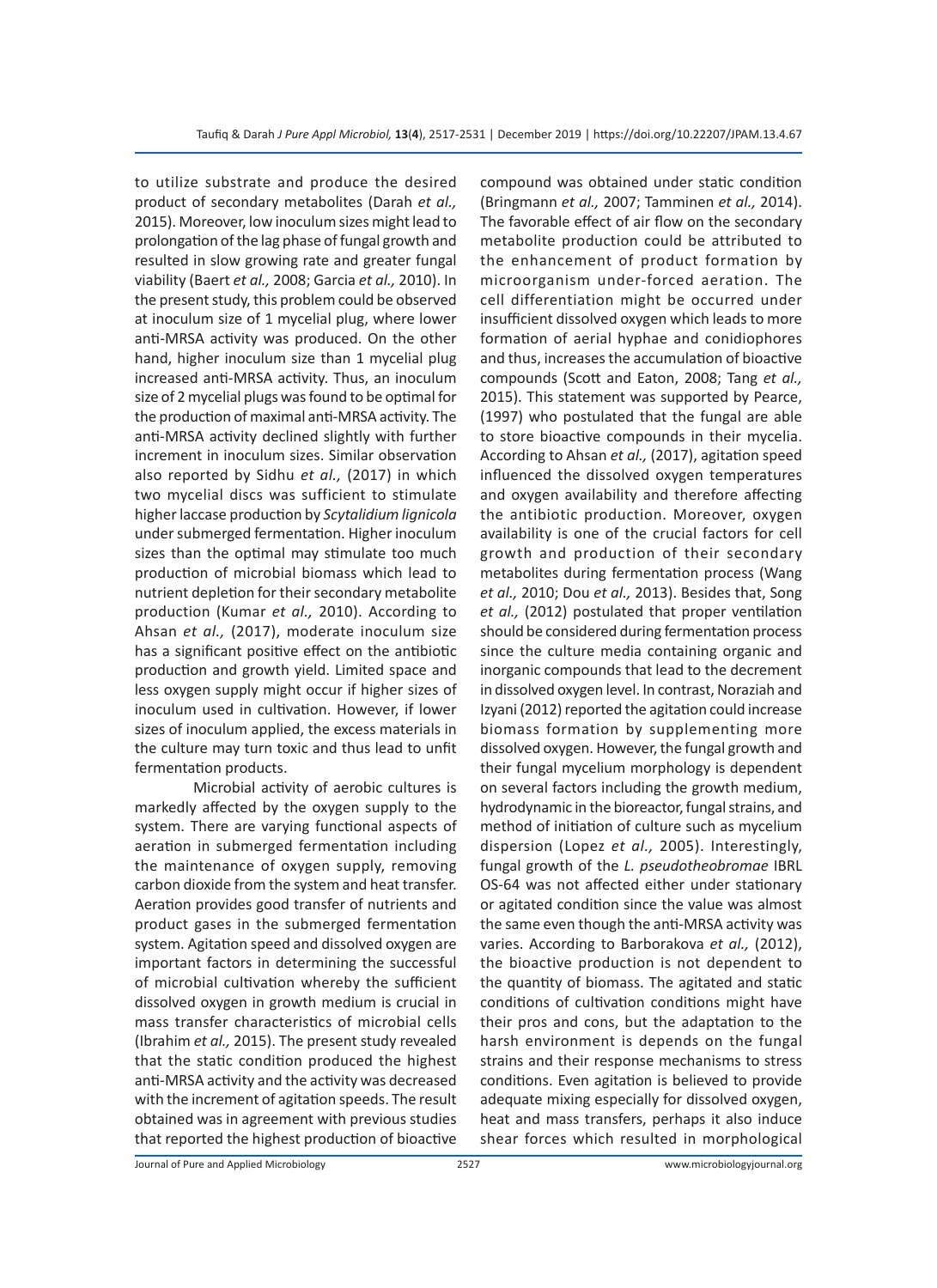changes and damage of the cell structures (Darah *et al.,* 2011; Zhu *et al.,* 2012).

Cultivation time is also a crucial parameter in determining the success of fermentation process to gain fungal secondary metabolites. In the present study, the anti-MRSA activity was detected after about a week of cultivation time. The late detection of anti-MRSA activity might be due to the production of anti-MRSA compound as fungal secondary metabolites. According to Bu'Lock (1961), secondary metabolites are secreted during the late stage of microbial growth, at a stationary phase. It was noted in this study that the extended cultivation time  $(22<sup>th</sup>$  day of cultivation time) produced maximal yield of anti-MRSA activity. The result was in agreement with Yamanaka *et al.,* (2008) who reported the prolonged cultivation period could induce secondary metabolite production by *Trametes versicolor.* They also suggested that the cells are physiologically active at a long period of cultivation. Generally, the extended cultivation time would create unfavorable conditions which due to starvation of carbon or nitrogen, accumulation of self-toxic metabolites, translocation of nutrients, elevation of pH, increment of temperature and degeneration of fungal mycelium. These unfavorable conditions are believed to adversely affect the expression of microbial secondary metabolites (Griffin, 1995). According to Sejiny (1991), during the propagation of antibiotics producers, two phases were observed which were trophophase and idiophase. Trophophase is characterized by rapid growth of microbial cells producing biomass and during the idiophase, slow microbial growth was observed and maximal antibiotic production was obtained. In the present study, all the major physical parameters which were believed to affect the fermentation process for anti-MRSA production were investigated, and the results showed that the 16<sup>th</sup> day of cultivation time produced maximal production of anti-MRSA activity.

# **CONCLUSION**

The present study suggests that fermentative broth of *L. pseudotheobromae* IBRL OS-64 exhibited a potent anti-MRSA activity through submerged fermentation in a shake flask system. The optimal cultivation conditions were significantly affected the production of anti-MRSA. Under improved conditions, the production of anti-MRSA activity was about 50±0.1 U/mL, which corresponded to 57.57% of increment compared to the yield before improvement of cultivation conditions.

# **ACKNOWLEDGEMENTS**

The authors are grateful to Universiti Sains Malaysia and Ministry of Education, Malaysia to support this study.

#### **CONFLICTS INTEREST**

The authors declare that there is no conflic of interest.

#### **FUNDING**

This project was funded by Universiti Sains Malaysia through the RUI research grant scheme (ac: 1001/PBIOLOGI/811326).

# **AUTHOR'S CONTRIBUTION**

MMJT performed all the experiments. ID supervised the entire work performed in her laboratory and was the principle investigator. ID and MMJT wrote, revised and approved the manuscript for publication.

#### **DATA AVAILABILITY**

All datasets obtained throughout this study are incorporated in the manuscript.

# **ETHICS STATEMENT**

The authors declare that this article does not contain any studies with animals or human participants.

#### **REFERENCES**

- 1. Agastian, P., Merlin, J.N., Christudhas, I.V.S.N., Kumar, P.P., Optimization of growth and bioactive metabolite production: *Fusarium solani*. *Asian J. Pharm. Clin. Res.*, 2013; **6**(3): 98-103.
- 2. Ahsan, T., Chen, J., Wu, Y., Irfan, M., Shafi, J., Screening, identification, optimization of fermentation conditions, and extraction of secondary metabolites for the biocontrol of *Rhizoctonia solani* AG-3. *Biotechnol Biotechnol Equip.*, 2017; **31**(1): 91-98. https://doi.org /10.1080/13102818.2016.1259016
- 3. Baert, K., Devlieghere, F., Bo, L., Debevere, J., De-Meulenaer, B., The effect of inoculum size on the growth of *Penicillium expansum* in apples. *Food Microbiol.*, 2008; **25**: 212-217. https://doi. org/10.1016/j.fm.2007.06.002
- 4. Barborakova, Z., Labuda, R., Haubl, G., Tancinova, D.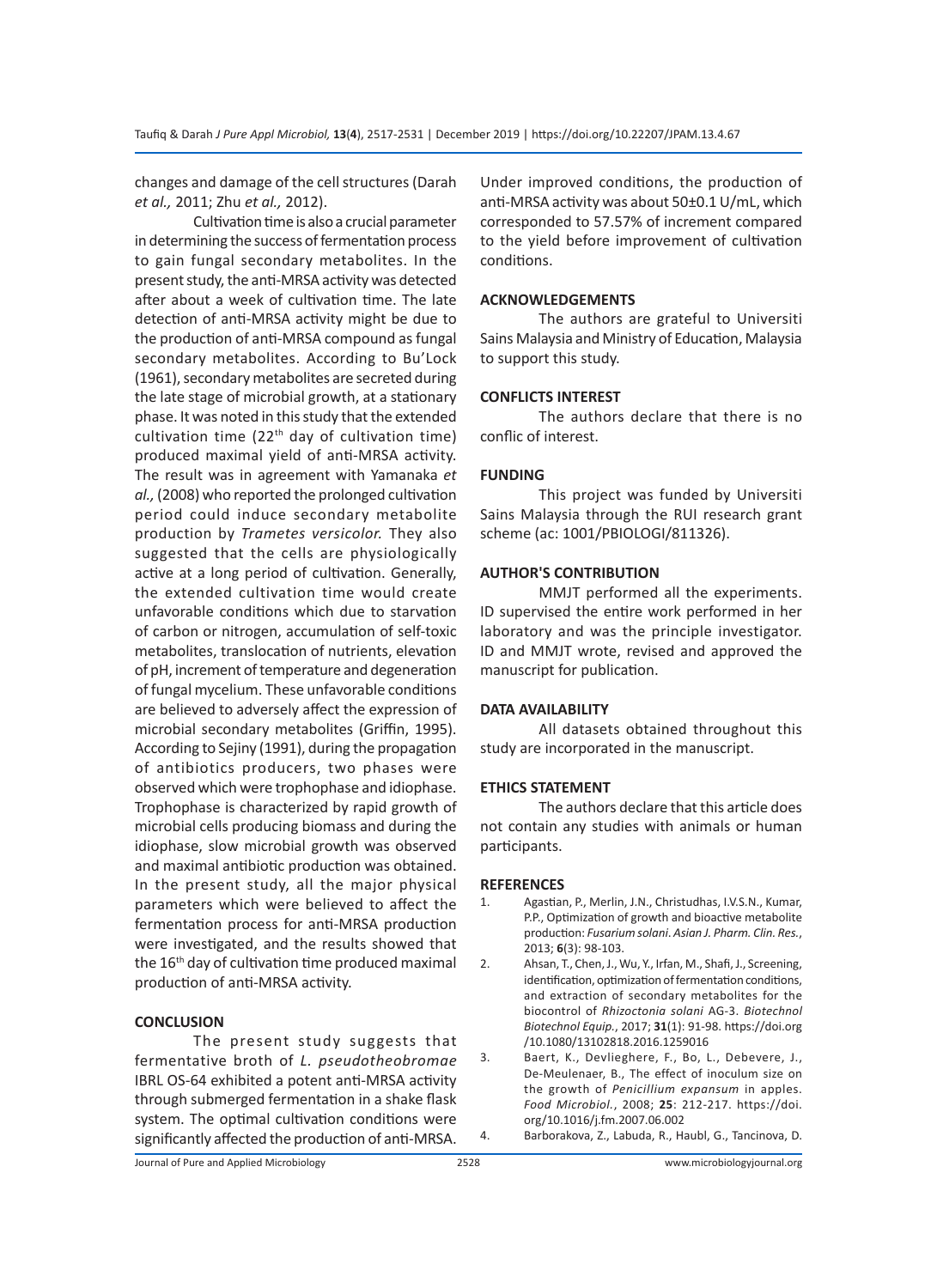Effect of glucose concentration and growth conditions on the fungal biomass, pH of media and production of Fumagillin by a non-pathogenic strain *Penicillium scabrosum*. *J. Microbiol. Biotechnol. Food Sci.*, 2012; **1**: 466-477.

- 5. Bhattacharyya, P.N., Jha, D.K. Optimization of cultural conditions affecting growth and improved bioactive metabolite production by a subsurface *Aspergillus* strain TSF146. *Int. J. Appl. Biol. Pharm.*, 2011; **2**(4): 133-145.
- 6. Bringmann, G., Gulder, T.A.M., Lang, G., Schmitt, S., Stohr, R., Wiese, J., Nagel, K., Imhoff, F. Largescale biotechnological production of the antileukemic marine natural product sorbicillactone A. *Mar. Drugs*, 2007; **5**: 23-30. https://doi.org/10.3390/md502023
- 7. Brookman, J.L., Ozkose, E., Rogers, S., Trinci, A.P.J., Theodorou, M.K. Identification of spores in the polycentric anaerobic gut fungi which enhance their ability to survive. *FEMS Microbiol. Ecol.*, 2000; **31**(3): 261-267. https://doi.org/10.1111/j.1574-6941.2000. tb00692.x
- 8. BuLock, J.D. Intermediary metabolism and antibiotic synthesis. *Adv. Appl. Microbiol.*, 1961; **3**: 293-342. https://doi.org/10.1016/S0065-2164(08)70514-8
- 9. Bundale, S., Begde, D., Nashikkar, N., Kadam, T., Upadhyay, A. Optimization of culture conditions for production of bioactive metabolites by *Streptomyces* spp. isolated from soil. *Adv. Microbiol.*, 2015; **5**: 441- 451. https://doi.org/10.4236/aim.2015.56045
- 10. Calvo, A.M., Wilson, R.A., Bok, J.W., Keller, N.P. Relationship between secondary metabolism and fungal development. *Microbiol. Mol. Biol. Rev.*, 2002; **66**: 447–459. https://doi.org/10.4236/aim.2015.56045
- 11. Darah, I., Jain, K., Sheh-Hong, L. Influence of culture condition on production of natural antibacterial red pigment produced by *Serratia marcescens* IBRL USM84. *J Pure Appl Microbiol*, 2014; **8**(4): 2729-2737.
- 12. Darah, I., Sumathi, G., Jain, K., Lim, S.H. Influence of agitation speed on tannase production and morphology of *Aspergillus niger* FETL FT3 in submerged fermentation. *Appl Biochem Biotechnol.,* 2011; **165**: 1682-1690. https://doi.org/10.1007/s12010-011- 9387-8
- 13. Darah, I., Taufiq, M.M.J., Sheh-Hong, Lim. Pectinase production by *Aspergillus niger* LFP-1 using pomelo peels as substrate: An optimization study using shallow tray system. *Indian J. Biotechnol.*, 2015; **14**: 552-558.
- 14. Drori, N., Kramer-Haimovich, H., Rollin, J. Dinoor, A., Okon, Y., Pines, O., Prusky, D. A combination of external pH and nitrogen assimilation affect secretion of the virulence factor pectate lyase by *C. gloeosporioides*. *Appl. Environ. Microbiol.*, 2003; **69**: 3258-3262. https:// doi.org/10.1128/AEM.69.6.3258-3262.2003
- 15. Dou, Y., Xiao, J.H., Xia, X.X., Zhong, J.J. Effect of oxygen supply on biomass and helvolic acid production in submerged fermentation of *Cordyceps taii*. *Biochem. Eng. J.*, 2013; **81**: 73-79. https://doi.org/10.1016/j. bej.2013.10.005
- 16. Dutta, D., Puzari, K.C., Gogoi, R., Dutta, P. Endophytes: Exploitation as a tool in plant protection. *Braz. Arch. Biol. Technol.*, 2014; **57**(5): 621-629. https://doi. org/10.1590/S1516-8913201402043
- 17. Favella-Tores, E., Cordova-Lopez, J., Garcia-Rivero, M. and Gutierrez-Rojas, M. Kinetics of growth of *Aspergillus niger* during submerged, agar surface and solid state fermentations. *Process Biochem.*, 1998; **33**: 103-107. https://doi.org/10.1016/S0032- 9592(97)00032-0
- 18. Garcia, D., Ramos, A.J., Sanchis, V., Marin, S., Modelling mould growth under suboptimal environmental conditions and inoculum size. *Food Microbiol.*, 2010; **27**: 909-917. https://doi.org/10.1016/j. fm.2010.05.015
- 19. Gogoi, D.K., Mazumder, S., Saikia, R., Bora, T.C. Impact of submerged culture conditions on growth and bioactive metabolite produced by endophyte *Hypocrea* spp. NSF-08 isolated from *Dillenia indica* Linn. in North-East India. *J. Med. Mycol.*, 2015; **18**(1): 1-9. https://doi.org/10.1016/j.mycmed.2007.10.006
- 20. Griffin, D.H. Fungal Physiology, 2nd ed.; John Wiley & Sons, Ltd.: New York, NY. USA, 1995.
- 21. Guimaraes, L.M., Furlan, R.L., Garrido, L.M., Ventura, A., Padilla, G., Facciotti, M.C. Effect of pH on the production of the antitumor antibiotic retamycin by *Streptomyces olindensis*. *Biotechnol. Appl. Biochem.*, 2004; **40**: 107-111. https://doi.org/10.1042/ BA20030166
- 22. Herker, E., Jungwirth, H., Lehmann, K. A., Maldener, C., Frohlich, K., Wissing, S., Buttner, S., Fehrm, M., Stephan Sigrist, S., Madeo, F. Chronological aging leads to apoptosis in yeast. *J Cell Biol.*, 2004; **164**(4): 501-507. https://doi.org/10.1083/jcb.200310014
- 23. Hirsch, G., Braun, U. Communities of parasitic microfungi, in: Winterhoff, W. (Ed), Handbook of Vegetation Science. Kluwer Academic Publisher, 1992; 225-250. https://doi.org/10.1007/978-94-011-2414- 0\_8
- 24. Ibrahim, D., Weloosamy, H., Lim, S. Effect of agitation speed on the morphology of *Aspergillus niger* HFD5A-1 hyphae and its pectinase production in submerged fermentation. *World J. Biol. Chem.*, 2015; **6**(3): 265- 271. https://doi.org/10.4331/wjbc.v6.i3.265
- 25. Keller, N.P., Nesbitt, C., Sarr, B., Phillips, T.D., Burow, G.B. pH regulation of sterigmatocystin and aflatoxin biosynthesis in *Aspergillus* spp, *Phytopathol.*, 1997; **87**: 643–648. https://doi.org/10.1094/ PHYTO.1997.87.6.643
- 26. Kim H.-K., Lee, S., Jo S.-M., Mccormick, S.P., Butchko, R.A.E., Proctor, R.H., Yun, S.-H. Functional roles of FgLaeA in controlling secondary metabolism, sexual development, and virulence in *Fusarium graminearum*. *PLoS One*, 2013a; **8**: e68441. https:// doi.org/10.1371/journal.pone.0068441
- 27. Kim, H., Son, H., Lee, Y.-W. Effects of light on secondary metabolism and fungal development of *Fusarium graminearum*. *J. Appl. Microbiol.*, 2013b; **116**: 380-389. https://doi.org/10.1111/jam.12381
- 28. Kumar, R., Balaji, S., Uma, T.S., Mandal, A.B., Sehgal, P.K. Optimization of influential parameters for extracellular keratinase production by *Bacillus subtilis* (MTCC9102) in solid state fermentation using Horn meal - A biowaste management. *Appl. Biochem. Biotechnol.*, 2010; **160**: 30-39. https://doi.org/10.1007/s12010- 008-8452-4

Journal of Pure and Applied Microbiology 2529 www.microbiologyjournal.org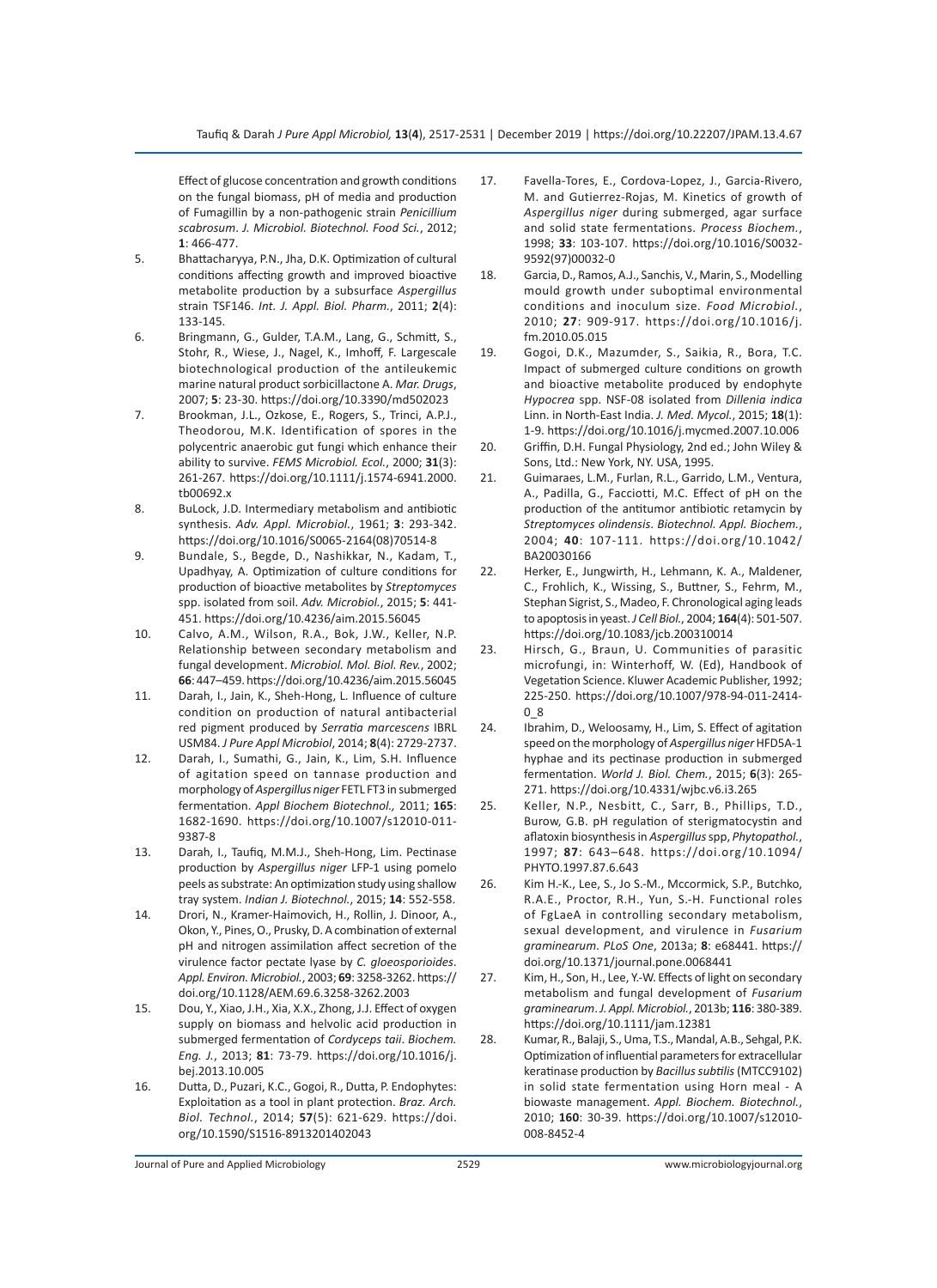- 29. Llorens, A., Matco, R., Hinojo, M.J., Logrieco, A., Jimenez, M. Influence of the interactions among ecological variables in the characterization of Zearalenone producing isolates of *Fusarium* spp. *Syst. Appl. Microbiol.*, 2004; **27**: 253-260. https://doi. org/10.1078/072320204322881871
- 30. Lopez, J.L.C., Perez, J.A.S., Sevilla, J.M.F., Porcel, E.M.R., Chisti, Y. Pellet morphology, culture rheology and lovastatin production in cultures of *Aspergillus terreus*. *J. Biotechnol.*, 2005; **116**: 61-77. https://doi. org/10.1016/j.jbiotec.2004.10.005
- 31. Lorian, V. Antibiotics in Laboratory Medicine. Williams & Wilkins, Baltimore, Maryland, USA, 1991; 17-48.
- 32. Miao, L., Kwong, T.T.N., Qian, P.Y. Effect of culture conditions on mycelial growth, antibacterial activity, and metabolite profiles of the marine-derived fungus *Arthrinium* c.f. *saccharicola*. *Appl. Microbiol. Biotechnol.*, 2006; **72**: 1063-1073. https://doi. org/10.1007/s00253-006-0376-8
- 33. Mishra, A., Gond, S.K., Kumar, A., Sharma, V.K., Verma, S.K., Kharwar, R.N. Sourcing of fungal endophytes: A beneficial transaction of biodiversity and bioactive natural products and plant protection and nanotechnology, in: Satyanarayana, T. (Ed.), Microorganisms in Sustainable Agriculture and Biotechnology. Springer, New York, 2012; 581-612. https://doi.org/10.1007/s00253-006-0376-8
- 34. Nair, D.N., Padmavathy, S. Impact of endophytic microorganisms on plants, environment and humans. *The Scientific World Journal*, 2014; **2014**, Article ID 250693, 11 pages. https://doi. org/10.1155/2014/250693
- 35. Noaman, N.H., Fattah, A., Khaleafa, M. and Zaky, S.H. Factors affecting antimicrobial activity of *Synechococcus leopoliensis*, *Microbiol. Res.*, 2004; **159**: 395-402. https://doi.org/10.1016/j.micres.2004.09.001
- 36. Noraziah, A.Y., Nurul Izyani, A.M. Influence of carbon source and culture condition on arachidonic acid production by Candida krusei in submerged culture. 2nd International Conference on Chemical, Biological and Environment Sciences (ICCEBS'2012) June 30-July 1, Bali, 2012; 32-35.
- 37. Padhi, S., Tayung, K. Antimicrobial activity and molecular characterization of an endophytic fungus, *Quambacteria* sp. isolated from *Ipomoea carnea*. *Ann. Microbiol.*, 2013; **63**: 793-800. https://doi. org/10.1007/s13213-012-0534-4
- 38. Pearce, C. Biologically active fungal metabolites. *Adv. Appl. Microbiol.*, 1997; **44**: 1-80. https://doi. org/10.1016/S0065-2164(08)70459-3
- 39. Rizk, M., Abdel-Rahman, T., Metwally, H. Factors affecting growth and antifungal activity of some *Streptomyces* species against *Candida albicans*. *J. Food Agric. Environ.*, 2007; **5**: 446-449.
- 40. Ruiz-Sanchez, J., Flores-Bustamante, Z.R., Dendooven, L., Favela-Torres, E., Soca-Chafre, G., Galindez-Mayer, J. and Flores-Cotera, L.B. A comparative study of Taxol production in liquid and solid-state fermentation with *Nigrospora* sp. a fungus isolated from *Taxus globosa*. *J. Appl. Microbiol.*, 2010; **109**(6): 2144-2150. https:// doi.org/10.1111/j.1365-2672.2010.04846.x
- 41. Schardl, C.L., Leuchtmann, A., Spiering, M.J. Symbiosis

of grasses with seedborne fungal endophytes. *Ann. Rev. Plant Biol.*, 2004; **55**: 315-340. https://doi. org/10.1146/annurev.arplant.55.031903.141735

- 42. Scott, B., Eaton, C.J. Role of reactive oxygen species in fungal cellular differentiations. *Curr Opin Microbiol.*, 2008; **11**: 488-493. https://doi.org/10.1146/annurev. arplant.55.031903.141735
- 43. Saikkonen, K., Wali, P., Helander, M., Faeth, S.H. Evolution of endophyte–plant symbioses. *Trends Plant Sci.*, 2004; **9**: 275-280. https://doi.org/10.1016/j. tplants.2004.04.005
- 44. Schmidt-Heydt, M., Rufer, C., Raupp, F., Bruchmann, A., Perrone, G., Geisen, R. Influence of light on food relevant fungi with emphasis on ochratoxin producing species. *Int. J. Food Microbiol.*, 2011; **145**: 229-237. https://doi.org/10.1016/j.ijfoodmicro.2010.12.022
- 45. Sidhu, A.K., Darade, S.B., Bhavsar, P.P., Gaikwad, V.B. and Patil, S.N. Isolation, screening and optimization for laccase production by *Scytalidium lignicola* pesante under submerged fermentation. *Int. J. Curr. Microbiol. Appl. Sci.*, 2017; **6**(4): 2477-2491. https:// doi.org/10.20546/ijcmas.2017.604.289
- 46. Soliman, S.S.M., Raizada, M.N. Darkness: a crucial factor in fungal taxol production. *Front Microbiol.*, 2018; **9**: 353. https://doi.org/10.3389/fmicb.2018.00353
- 47. Song, Q., Huang, Y., Yang, H. Optimization of fermentation conditions for antibiotic production by *Actinomycetes* YJ1 strain against *Sclerotinia sclerotiorum*. *J. Agric. Sci.*, 2012; **4**(7): 95-102. https:// doi.org/10.5539/jas.v4n7p95
- 48. Sejiny, M. Growth phases of some antibiotics producing *Streptomyces* and their identification. J King Abdul Aziz University: *Sci.*, 1991; **3**: 21-29. https://doi. org/10.4197/Sci.3-1.2
- 49. Tang, J. Qian, Z., Zhu, Li. Two-step shake-static fermentation to enhance cordycepin production by *Cordyceps militaris. Chem. Eng. Trans.*, 2015; **46**: 19-24.
- 50. Tamminen, A., Kramer, A., Labes, A., Wiebe, M.G. Production of scopularide A in submerged culture with *Scopulariopsis brevicaulis*. *Microb. Cell Fact.*, 2014; **13**: 1-7. https://doi.org/10.1186/1475-2859-13-89
- 51. Taufiq, M.M.J., Darah, I. Fungal endophytes isolated from the leaves of a medicinal plant, *Ocimum sanctum* Linn and evaluation of their antimicrobial activities. *Afr. J. Microbiol. Res.*, 2018a; **12**(26): 616-622. https://doi. org/10.5897/AJMR2018.8812
- 52. Taufiq, M.M.J., Darah, I. Anti-MRSA of the ethyl acetate crude extract from *Lasiodiplodia pseudotheobromae* IBRL OS-64, an endophytic fungus isolated from leaf of *Ocimum sanctum* Linn. *Int. J. Pharm. Pharm. Sci.*, 2018b; **10**(8): 50-55. https://doi.org/10.22159/ ijpps.2018v10i8.26527
- 53. Tong, W.Y., Darah, I., Latiffah, Z. Antimicrobial activities of endophytic fungal isolates from medicinal herb *Orthosiphon stamineus* Benth. *J Med Plant Res.*, 2011; **5**: 831-836.
- 54. Velmurugan, P., Lee, Y.H., Venil, C.K., Lakshamanaperumalsamy, P., Chae, J.C., Oh, B.T. Effect of light on growth, intracellular and extracellular pigment production by five pigment-producing filamentous fungi in synthetic medium. *J. Biosci. Bioeng.*, 2010; **109**(4): 326-350. https://doi.org/10.1016/j.

Journal of Pure and Applied Microbiology